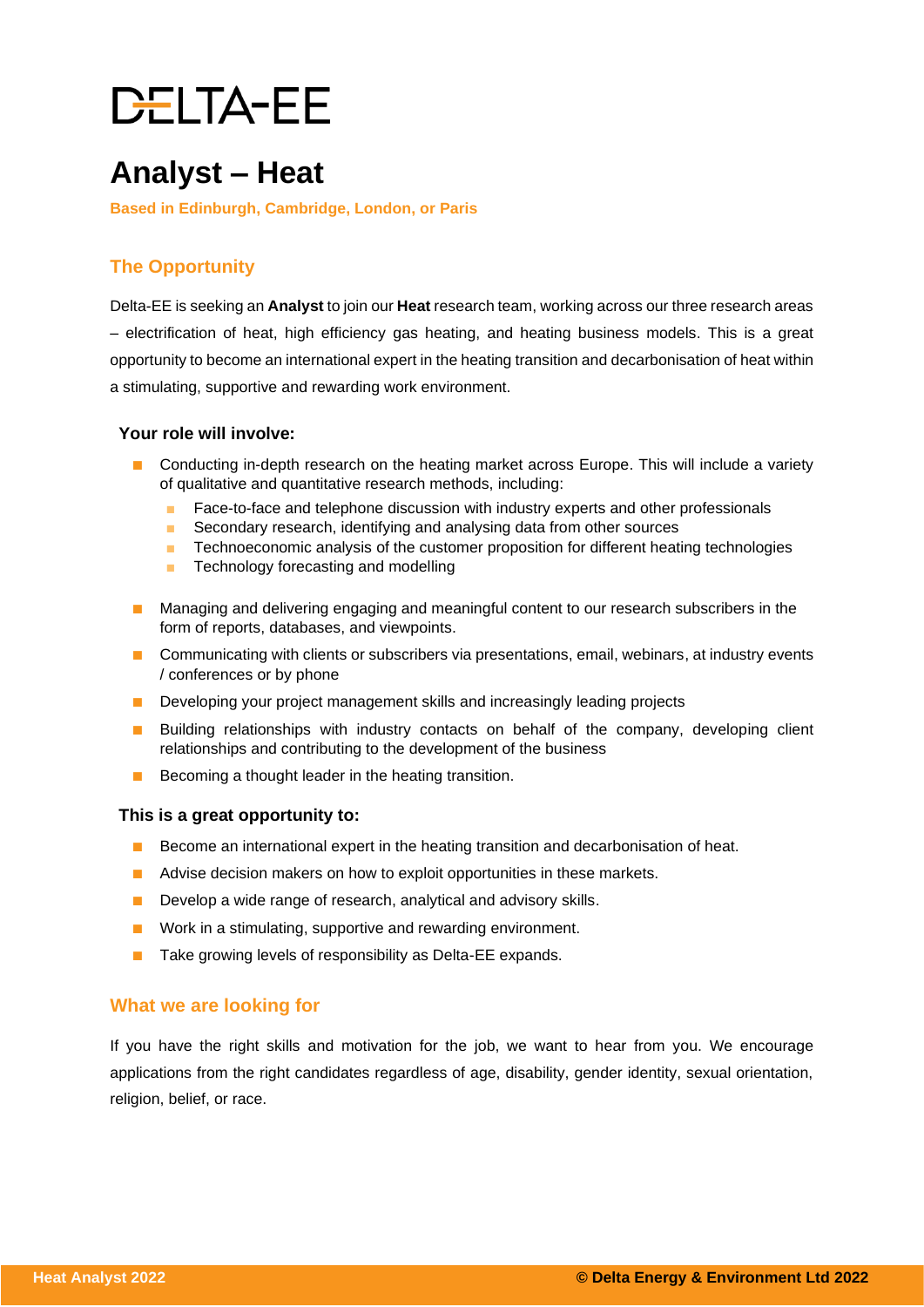### **DELTA-EE**

#### **For this position, you will be able to demonstrate:**

- Relevant BSc, MSc, PhD, or MBA qualifications and/or 1+ year's work experience in relevant aspects of the energy transition, working with for example (but not limited to) energy companies, technology manufacturers, policy makers or industry associations.
- Interpersonal, organisational and project management skills.
- Excellent writing, data analysis and presentation skills (using core Microsoft programmes).
- Collaborative and team oriented working skills (in-person and remotely).
- Evidence of your ability to apply a variety of research methods, including face-to-face and telephone discussion with industry experts and other professionals.
- The ability to synthesise information and insight from a variety of sources, to create impactful research and recommendations for our clients.
- A willingness to develop new industry contacts and clients and attend events where required.
- Commercial acumen the ability to think commercially about the needs of our clients
- The following skills would also be an advantage (although not essential):
	- Ability to demonstrate an existing understanding of low carbon heating technology options
	- Understanding of the European heat policy landscape
	- German as a first / second language

#### **About Delta-EE – Experts in New Energy**

Delta-EE is Europe's leading research and consulting company helping organisations develop the right strategies, business models and customer propositions for the energy transition. The depth and breadth of our expertise in the energy transition space makes Delta-EE unique and our mission is to help our clients successfully navigate the change from 'old energy' to 'new energy'. We provide bespoke consultancy and subscription research services which answer critical questions that impact our clients' businesses and allow clients to access in-depth research in a specific knowledge area.

#### **Delta-EE's Heat Research Services**

Decarbonisation of heat is rapidly rising up the agenda of European policymakers and energy market players. We are at a tipping point in the heating transition, as Europe moves towards a decarbonised, digital, and more customer-focussed heating market. Heat is at the core of what we do at Delta-EE and is our longest running research area. Our Heat research team provides data, analysis, and opinion across three dedicated Research Services that enable subscribers to navigate and capture the evolving opportunities in the heating transition. We address the key questions keeping our clients awake at night, for example:

- What do the more efficient, lower carbon, and smarter heating solutions of the future look like?
- How are tightening carbon policy and regulations driving decarbonisation of heat across different markets and segments?
- How is the convergence of the heating and electricity markets creating new value from flexible operation of heating – and how can this value be captured?